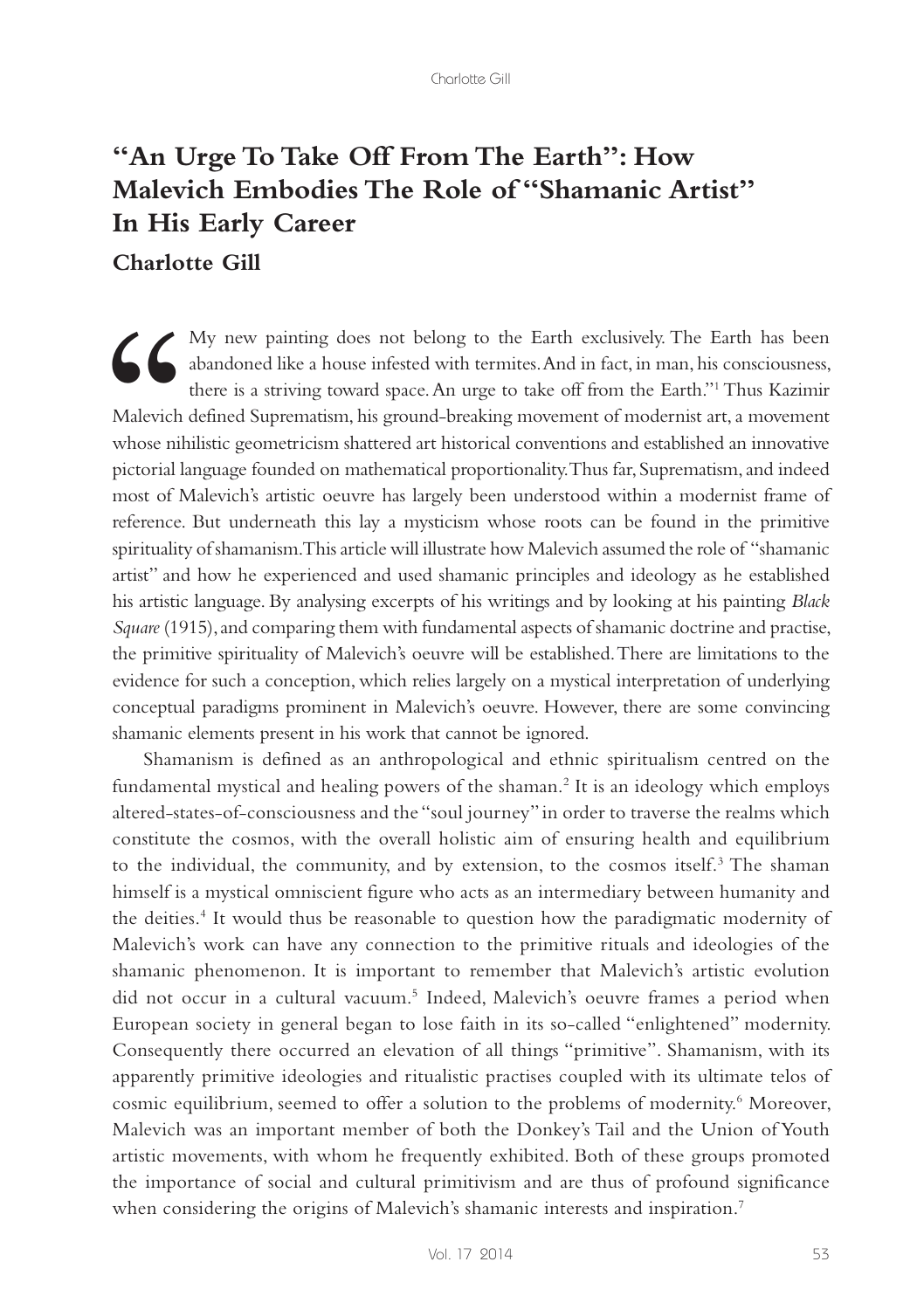The key proponents of the Donkey's Tail, Mikhail Larionov and Natalia Goncharova, used a variety of primitive sources including tribal cultural artefacts, ancient texts and folk *lubok* prints to inspire their work, and Malevich's membership enabled him to gain access to these shamanic sources. The primary aim of the Union of Youth was that of cultural synthetism for societal salvation, and consequently they advocated a great variety of artistic styles, provided access to cultural research, archives and foreign periodicals, and interspersed art with free-thinking literature, thus providing a rich contemplative context for Malevich's growing shamanic aspirations.8 For example, the Union of Youth promoted its aim of cultural synthetism in a theatrical evening entitled *Khoromnyya Deistva,* which took place on 27 January 1911 in the Suvorin Theatrical School.<sup>9</sup> The significance of the event lay in its overall mystic atmosphere of "unity, of sincere-communal creativity" signified by colourful peasant activities including shamanic round dances.10

Another important artistic allegiance occurred in 1913 when Malevich became allied with the poets Aleksei Kruchenykh and Velimir Khlebnikov.11 This union was perhaps manifested most prominently in Malevich's collaboration with Kruchenykh, Khlebnikov and Mikhail Matyushin in the First Futurist Congress, (18th – 20th July 1913) which culminated in the production of the Cubo-Futurist opera *Victory Over the Sun* (1913). This allegiance was especially significant for Malevich's evolution because it united artists and poets through a concern for the philosophical and mystical aspects of art. The most fundamental idea propounded by Kruchenykh and Khlebnikov was the theory of transrationalism, defined by the notion of zaum, a state of being that was "beyond the mind," where vision and language are perceived to be outside humanity's conscious realm. The concept of zaum postulated a higher reality, a cosmic realm outside of the visible world, only accessible to people, usually artists, who possessed a distinctively evolved perceptual ability.<sup>12</sup> As such, in the visual arts zaum equates the artist with the role of seer, providing him with the advanced clairvoyance of a preceptor of the new space. The sources for such theories of language are many and various, including Helena Blavatsky's mystical theosophy, Richard Maurice Bucke's notion of the cosmic consciousness, Peter Uspensky's understanding of the fourth dimension and the glossolalia practised by mystical and shamanic sects.13 Thus, the notions of transrationalism and zaum appear highly shamanic as they parallel shamanic ideologies, including the conception of higher cosmological realms and the need for a significant other (i.e. the shaman) in order to access them. In this way, the ultimate ethnographic and shamanic context in which Malevich found himself becomes evident, and it was indeed due to this context that shamanism became an inspiration to Malevich's artistic oeuvre.

As Malevich affirmed his Suprematist vision, he also redefined the role of the artist. He began to adopt the mantle of shamanic reverence, assuming the character of a clairvoyant, a prophet, a pedagogical leader, a social and cultural healer and, ultimately, a shaman. As his contemporary, Matyushin, declared in 1913: "Artists have always been knights, poets and prophets of space, in all times. Sacrificing to everyone, dying, they were opening eyes and teaching the crowd to see the great beauty of the world concealed from it."14 As he developed his conception of Suprematism, Malevich began not only to acquire those qualities which Matyushin identifies,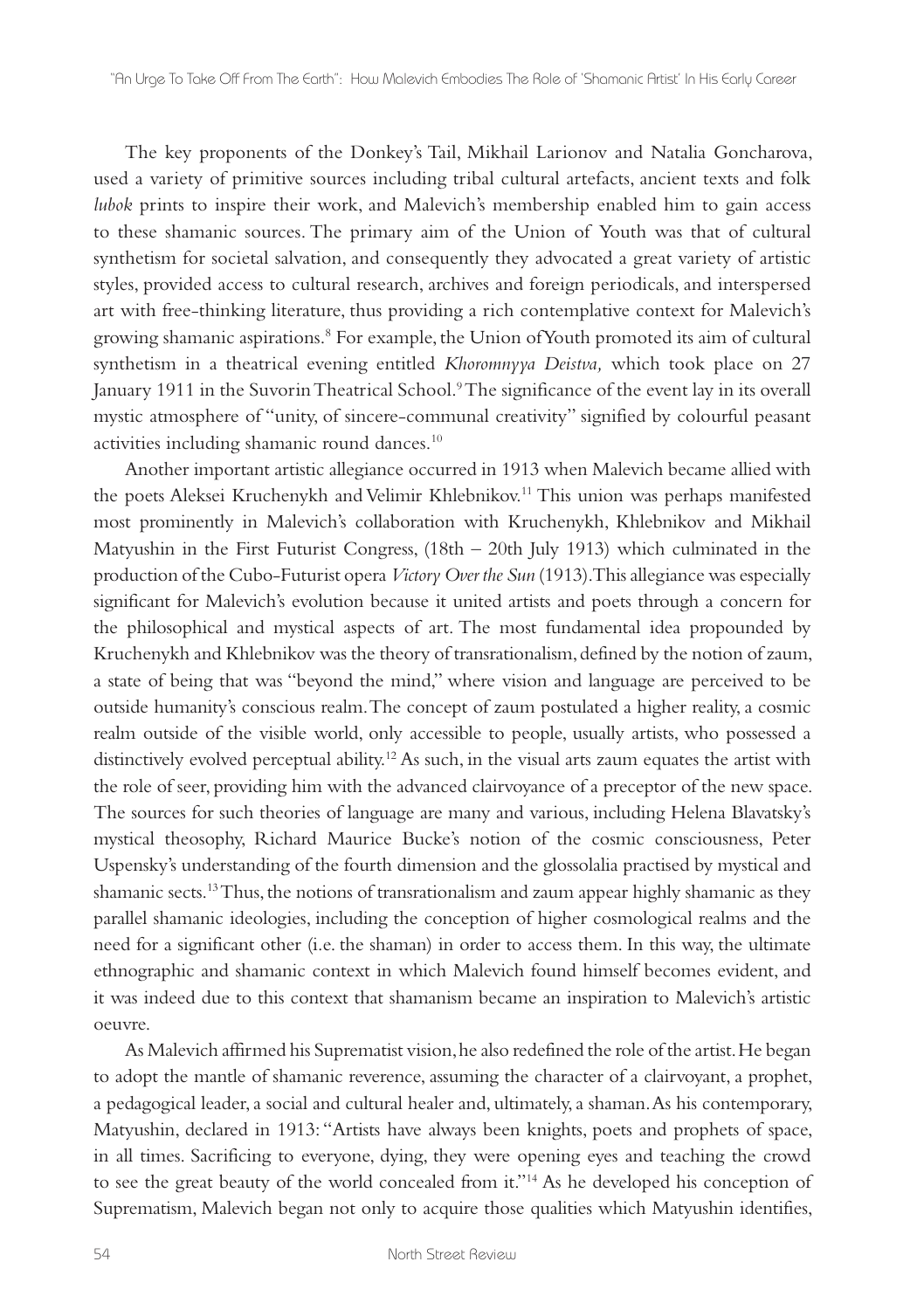but also to fulfil this apparently shamanic conception of the artist's role, which is expressed in both his art and writings.

One of the fundamental aspects of the shamanic ideology is the necessity to initiate the individual in order that he might undertake his new role. This process is twofold: first the neophyte must undergo an ecstatic initiation, whereby he is tempted and tormented by the spirits in order that he might accept and understand his position; subsequently, a didactic initiation occurs where the individual is educated by elderly shamans in the requirements of his shamanic responsibilities.15 It appears that Malevich underwent such an initiatory experience: as he came to the Suprematist vision, he felt "a kind of timidity bordering on fear when I was called upon to leave 'the world of will and idea' in which I had lived and worked and in the reality of which I had believed. But the blissful feeling of liberating non-objectivity drew me into the 'desert' where nothing is real but feeling and feeling became the content of my life."16 This account parallels the ecstatic experiences documented by shamanic initiates, which frequently reference an initial feeling of profound fear at the prospect of leaving the security of one's familiar environment and adopting such a powerful role. This fear is subsequently overcome by the idyllic sensation of manifest liberty as the individual accepts his newfound role.17 For example, in the following account of a contemporaneous Yakut-Tungus shamanic initiate, the comparisons with Malevich's experience are evident: "Nine years I struggled with myself, and I did not tell anyone what was happening to me, as I was very afraid … but when I started to shamanise I grew better."18 In their imprecision and sheer complexity, Malevich's artistic writings during this period parallel the accounts of shamanic initiates, suggesting the ecstatic nature of his new position.<sup>19</sup>

Malevich also references the sense of struggle, an essential paradigm of the shamanic condition, and the ultimate victorious freedom that prevailed as he adopted the precepts of Suprematism. In 1916 he declared:

I have transformed myself in the *zero of form* and dragged myself out of the *rubbishfilled pool of Academic art*. I have destroyed the ring of the horizon and escaped from the circle of things, from the horizon-ring which confines the artist and forms of nature… An artist is given talent in order that he may give to life his share of creation and increase the flow of life.20

It is significant that Malevich references the "ring of the horizon," for a fundamental part of shamanic doctrine is the notion of the soul-journey, an ecstatic experience whereby the shaman must traverse the cosmological realms.21 By "destroying" the "ring of the horizon" Malevich suggests a spiritual flight which breaks the boundaries of conventional reality and enters higher dimensions.<sup>22</sup> He assigns this journey to the artist for it is through his talent that such realms must be traversed and revealed.

Having undergone his ecstatic initiation and indeed having accepted his new shamanic position, Malevich subsequently took on the role of a mystical pedagogic leader, paralleling the process of shamanic didactic initiation.<sup>23</sup> Malevich's teaching career began in 1919 when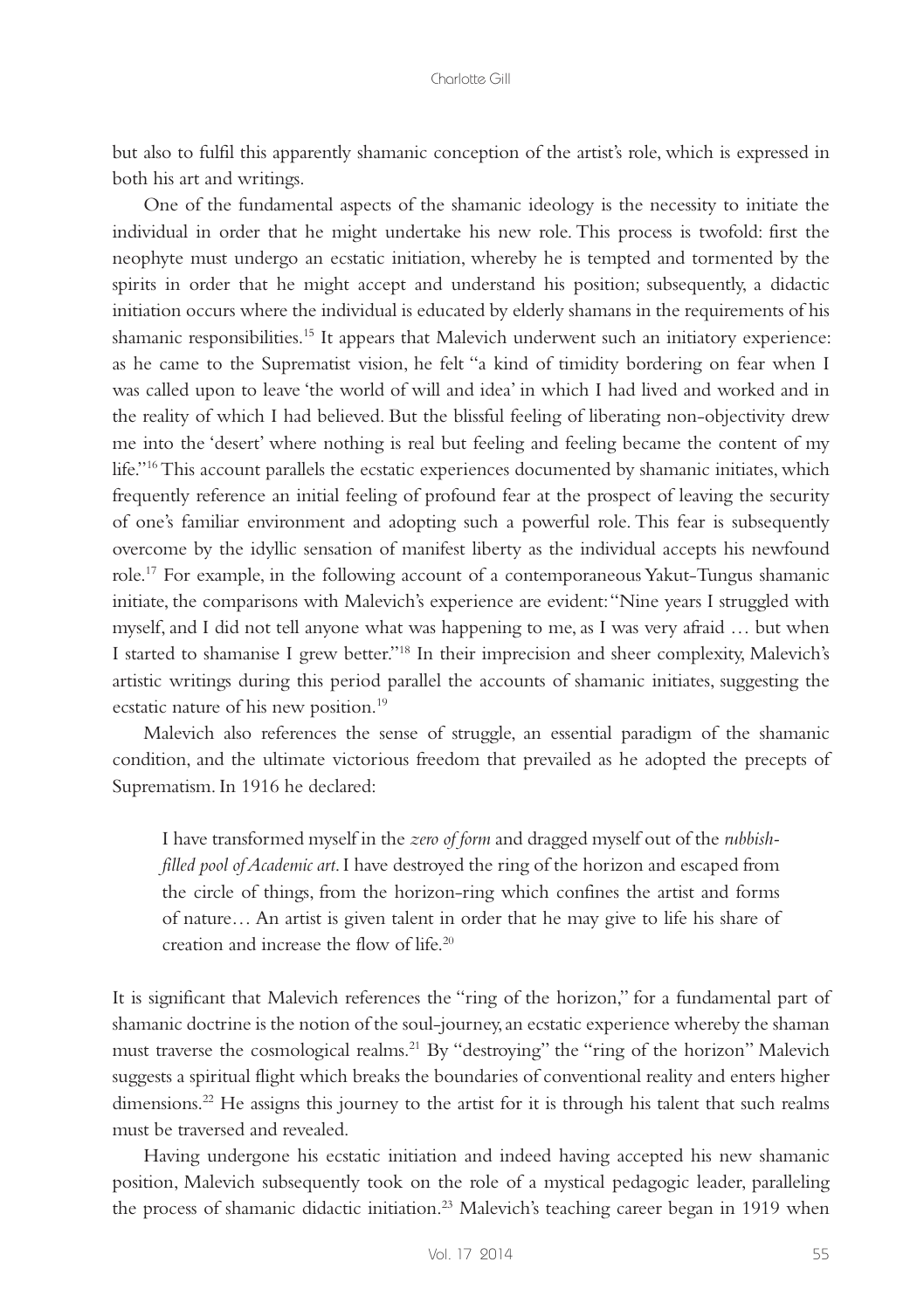he moved to Vitebsk and began to teach at the art school. This created an opportunity for Malevich to embark upon a pedagogic educational project to inspire and teach students the important premises of his Suprematist vision. Malevich quickly gained a devoted following of students and began to convert the school's curriculum to conform to his didactic ideals, and under his leadership, his students named themselves UNOVIS (Advocates of the New Art). Their primary aim was the transformation of the world through the ideology of Suprematism, which encompassed an ultimately shamanic telos: cultural salvation through doctrinal ideals. Malevich's moral mission was to educate and guide his pupils in the Suprematist ways, just as the sage shaman might guide his initiates. He adopted a medical metaphor to describe his approach, believing he could "treat" his students through shamanistic methods.<sup>24</sup> Indeed, through "isolation of the individual" – an experience of supreme isolation characterised by the shamanic ecstatic initiation process – and penetrating "inquiries," he believed he could liberate his students' latent talents<sup>25</sup>

Malevich expressed the shamanic role of the artist through his teaching in various ways. For example, he imbued painting with a philosophical element, arguing that the artwork was no longer a two-dimensional representational canvas, but instead that it signified a series of events which could be defined by the artist's psychic behaviour. The painting thus became a conceptual realm determined by what Malevich called "the forming element," a condition to be achieved by the artist once he had mastered the vast edifice of changing sensory perceptions and channelled them into a uniform vision.<sup>26</sup> Such sense impressions would attempt to overwhelm the artist, but would yield through persistence and mastery.<sup>27</sup> Such a conception is ultimately shamanic, for in the artist's epic struggle against the challenges of his position to the ultimate telos of a vision of equality, he mirrors the shamanic ecstatic soul journey, whereby the shaman battles spirits in order to achieve cosmic equilibrium.<sup>28</sup> Furthermore, Malevich advocated cultural renovation through his art, as can be seen by his transformation of the provincial Vitebsk town into a spectacle of colour in 1920, covering the entire town with Suprematist symbols.<sup>29</sup> As Sergei Eisenstein stated, "This is Vitebsk 1920. Kasimir Malevich's brush has passed over its walls. 'The squares of the town are our palette' is the message that these walls convey."30 But Malevich did not wish to be alone in the height of his vision; instead, he proclaimed, "Follow me, comrade aviators! Swim into the abyss. I have set up the semaphores of Suprematism… Infinity is before you."31 This quotation demonstrates Malevich's aspiration that Suprematism would enable everyone to journey into the realm of cosmic equilibrium.

Malevich was not alone in his assignment of a privileged mystical status to the artist. Indeed, it is likely that Malevich encountered the work of Peter Uspensky, whose primary works, *The Fourth Dimension* (1909) and *Tertium Organum* (1912), would have provided him with an esoteric context, based on heightened intuition, with which to ascertain and verify his conception of the pre-eminent artist.32 Uspensky believed that art was the means by which to penetrate the hidden noumenal realm that lay behind all phenomena.<sup>33</sup> "Wishing to understand the noumenal world," he stated, "we must seek a hidden meaning in everything."34 Uspensky believed that it was "the soul of the artist" which could reveal this meaning,stating: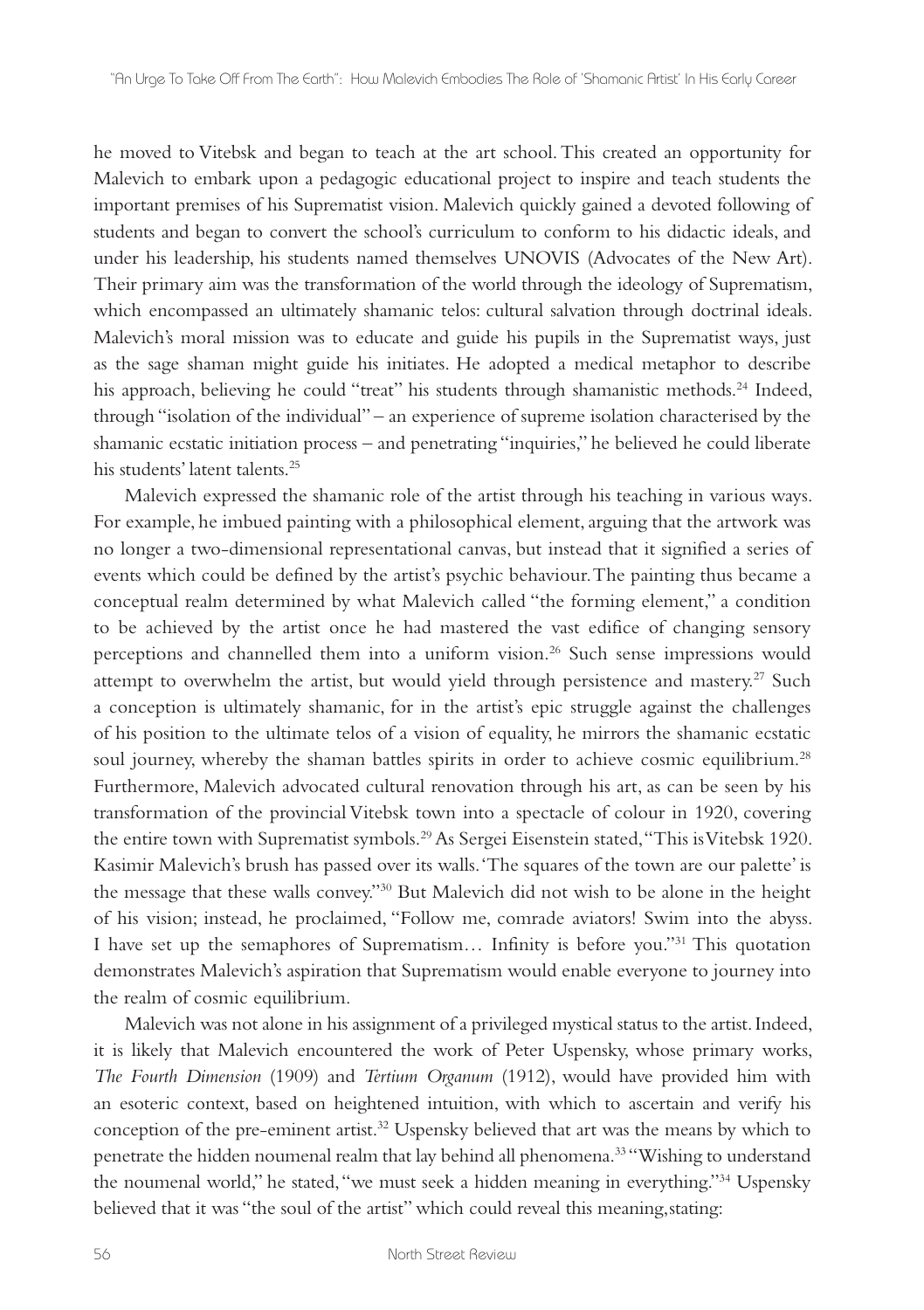The phenomenal world is merely a means for the artist  $-$  just as colours are for the painter, and sounds for the musician – a means for the understanding of the noumenal and the expression of that understanding. At the present stage of our development we possess nothing so powerful, as an instrument of knowledge of the world of causes, as art… The artist must be a clairvoyant: he must see that which others do not see. And he must be a magician, must possess the gift of making others see what they do not see by themselves, but what he sees.<sup>35</sup>

This quote reveals the shamanic characteristics that Uspensky believed the essential obligation of the artist. In reverencing the artist's "clairvoyance" and "magical" qualities, Uspensky parallels those characteristics embodied by the shamanic figure. Moreover, the journey from the phenomenal realm to the noumenal one equates to the fundamental traversing of cosmological realms in the shamanic soul journey. Malevich himself confirmed the supremacy of the artist's status, when he declared, "This is how I reason about myself and elevate myself into a Deity saying that I am all and that besides me there is nothing," and "I am the beginning of everything, for in my consciousness worlds are created."36 These statements parallel the deific status of the shaman and the notion of the cosmological realms created in the ecstatic soul-journey. Uspensky further heightened the fundamental significance of art in his statement: "Cosmic consciousness is also possible of attainment [sic.] through the emotion attendant upon creation – in painters, musicians and poets. Art in its highest manifestations is a path to cosmic consciousness."37 The idea that the development of the intuitive creation became a vehicle for attaining consciousness of an ultimate reality deeply inspired Malevich's Suprematist vision.<sup>38</sup>

The blatant geometric iconography of Malevich's *Black Square* (1915) may have referenced the fourth dimension, which can be equated to Uspensky's noumenal realm. In his work *Man the Square* (1912), Claude Bragdon attempted to explain how one might enter the fourth dimension, and consequently created an analogy whereby the phenomenal visible world of man is parallel to a plane that is one section of a cube that represents the noumenal realm.<sup>39</sup> This cube could be defined as God or the "Great Self" and was composed of an infinite number of smaller cubes that were the higher intuitive selves of men. In Bragdon's analogy, most people, being confined to a consciousness of only the visible two-dimensional phenomenal world, have no knowledge of their potential cubic selves, nor are they aware that a higher spatial dimension exists. However, among the "plane-beings" were those who would seek an explanation of the phenomena of their two-dimensional realm. They would notice how certain plane-beings, such as Christ, did not alter their shape throughout their phenomenal existence, but instead appeared as "serene squares."40 Indeed, the fourth dimension was supposed to exude, in Uspensky's words, "A feeling of communality with everyone. The unity of everything. The sensation of world harmony," an expression of the ultimate shamanic equilibrium.<sup>41</sup> Desiring this equilibrium, the inquisitive plane-being would attempt to alter his shape to a square, but, as Bragdon states, "Failing in every effort to modify his perimeter, he might conceive the idea that a change of contour could be brought about only by a change of consciousness."42 Hence, the iconic square that dominates Malevich's canvas has a vast significance, for it can be interpreted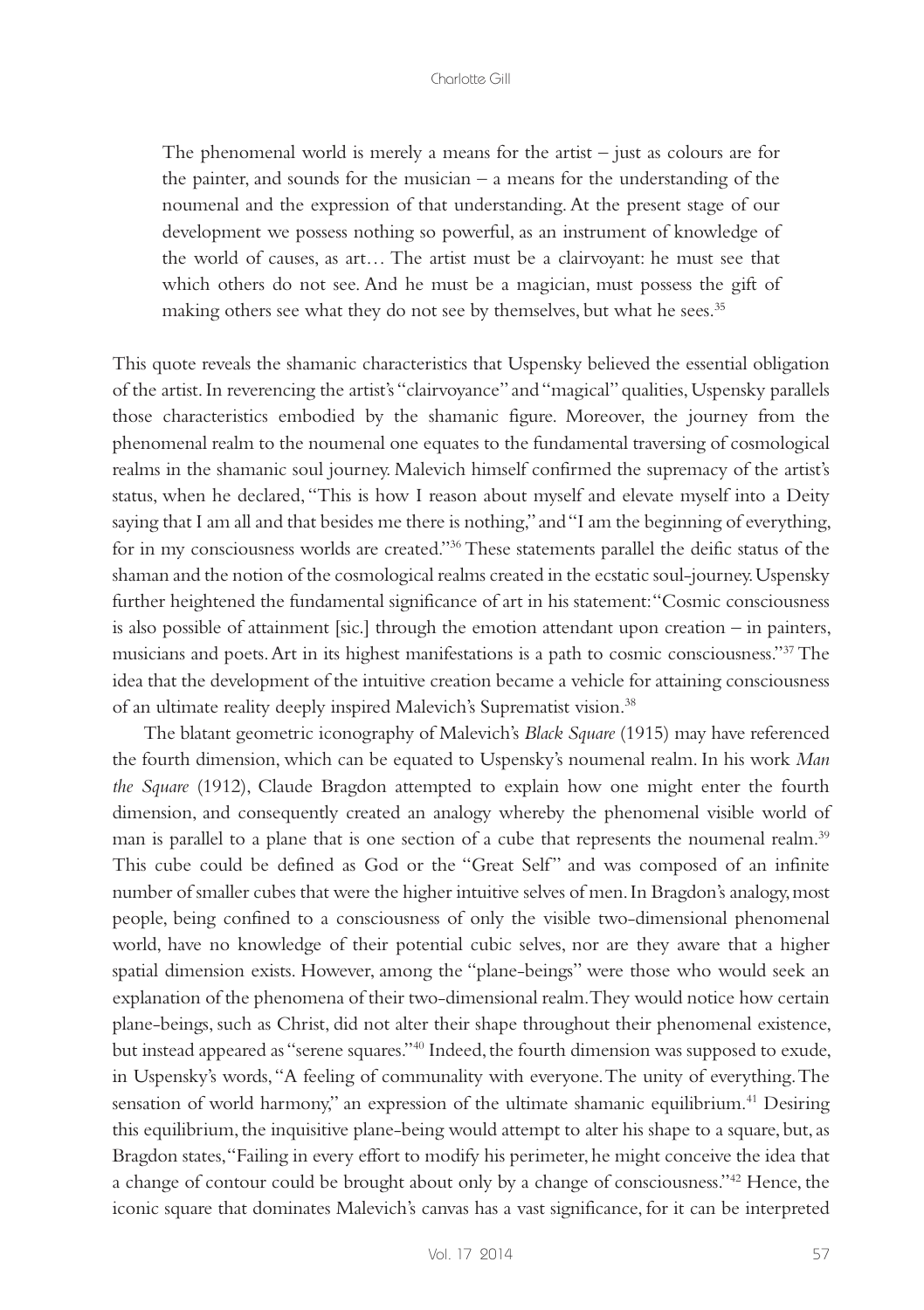as representing the transition between the phenomenal and the noumenal worlds, asserting a self-image that can be equated with the vast realm of the fourth dimension.43 As Malevich wrote: "A hung plane of pictorial colour on a sheet of white canvas immediately gives a strong sensation of space to our consciousness. It transfers me into a bottomless waste where you sense the creative points of the universe about yourself."44 In short, Bragdon's inquisitive plane-being, who recognises the limitations of his phenomenal existence, equates to Malevich's shamanic conception of an artist who breaks the boundaries of natural representation to reveal higher cosmological dimensions.

Malevich's text *God is not Cast Down* (1922) reveals that his vision of God is not an allusion to any conventional conception of a religious deity but a trans-valuation of such structured beliefs, which produces an embodiment of a Nietzschean "superman" in the form of a "superartist." As such, he implies that man himself, in undertaking the role of the artist, can reach a divine perfection, for the concept of God is an ultimate reality intuitively revealed within oneself, consequently enabling man to act as "God."45 Moreover, man in the form of demi-god becomes the victor over nature. As Malevich proclaimed: "Nature created her own landscape… in contrast to the form of man. The canvas of a creator-painter is a place where he builds a world of his own intuition."46 Here, Malevich demonstrates that, in his pre-eminent position, the artist has broken the boundaries of the conventional natural realm, and traversed into a higher noumenal realm governed by his intuition. He further advocates this journey by stating: "First of all [the artist] freed his legs and then raised them – this was the first wrench from earth; and then, gradually, through the speed of wheels and the wings of aeroplane, he sailed further and further to the limit of the atmosphere, and then further still to his orbits, joining the rings of movement to the absolute."47 Here Malevich signifies the ultimate hegemony of the artist and the fundamental significance of his revelation of the true cosmic reality. In his escapist imagery, Malevich once again parallels the shamanic flight of the soul. Such an attribution to the artist of an underlying sense of divinity further bolsters Malevich's mystical supremacy of the artist. By equating the artist to God, but redefining the Christian conception of the deity, and expressing the spiritual escapism of this new super-artist's journey, one is left with a mystical authoritative figure, that can arguably be identified as the shaman.

Malevich further reinforced the importance of creative intuition by relating his ultimate reality with the human skull.<sup>48</sup> As he declared:

Man's skull represents the same infinity for the movement of conceptions. It is equal to the universe, in it is contained all that it sees in it… Is not the whole universe that strange skull in which meteors, suns, comets and planets rush endlessly? And are they not simply concepts of cosmic thoughts, and are not their entire movement and space and they themselves non-objective? Man is also a Cosmos or Hercules around which rotate suns and their systems; similarly there revolve around him in a whirlwind all the objects he has created, and, like the sun, he guides them and draws them after him into the unknown path of the infinite… Man, finding himself in the nucleus of universal stimulus…49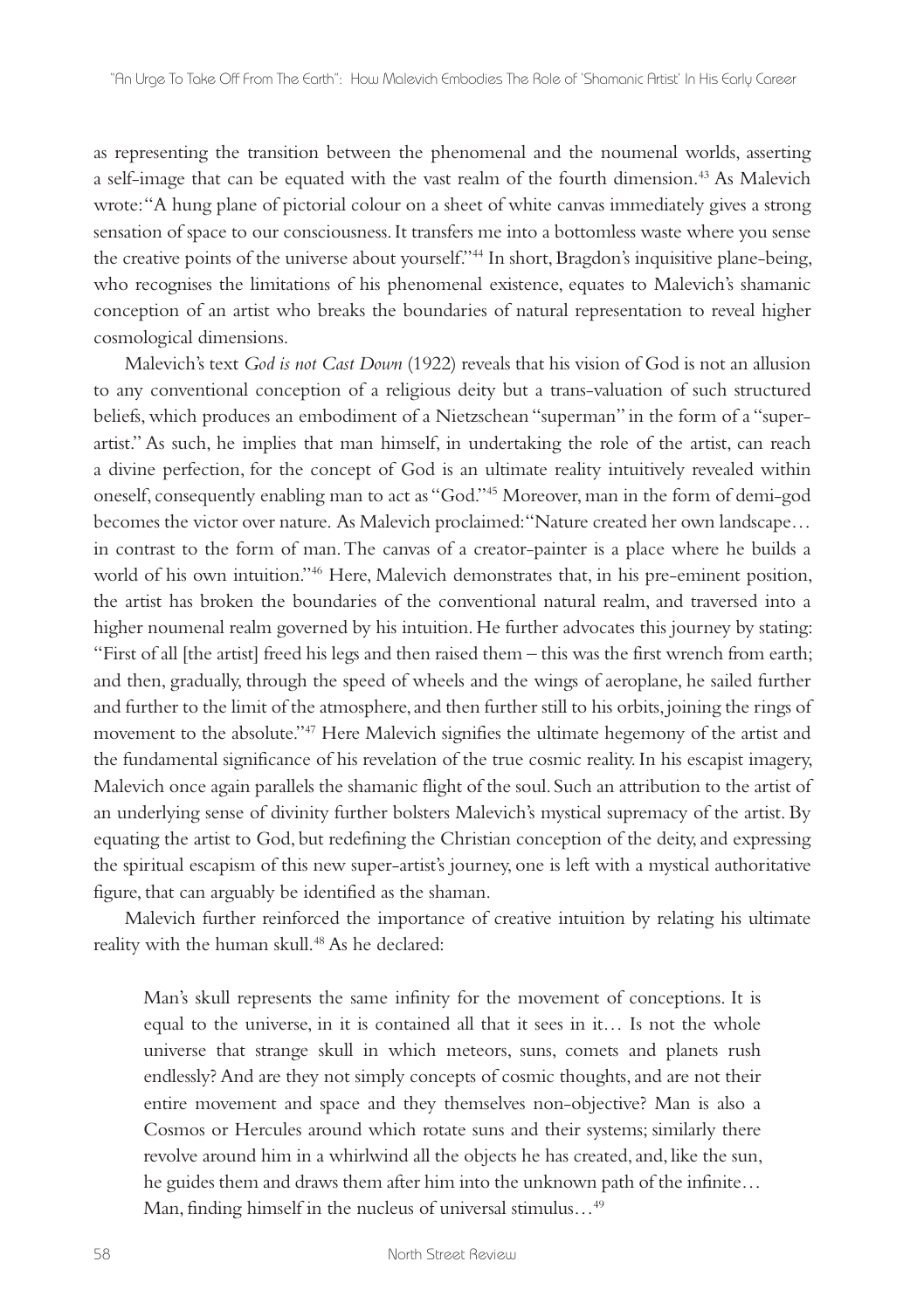By equating the human skull to the universe and proclaiming that man is at its "nucleus" Malevich reflected upon the fundamental importance of the artist and his creative intuition. It is through the artist that true perfection can be reached, just as the shaman is a significant mystical figure in society who strives to bring about cosmic equilibrium. As such, Malevich assigned a cosmic dimension to his new art: art is no longer a representational object but rather the means by which "perfection" can be achieved. In Suprematism, wrote Malevich, "we form our own time…with our time and forms, and place the stamp of our face, leaving it in the flow of centuries where it will be recognised," thus, pronouncing the significance of such art and, by implication, the role of the artist.<sup>50</sup>

In conclusion, Malevich assumed the role of shamanic artist and used shamanic principles and ideology as he established his artistic language of Suprematism. Working in a profoundly shamanic context based in the Neo-Primitive ideology and the innovative zaum language of Kruchenykh and Khlebnikov, Malevich underwent a series of experiences that paralleled those of the shaman. Beginning with his ecstatic initiation, which was marked by his sense fear in what he encountered, and in the sense of the spiritual journey he must undertake, Malevich went on to embody the role of a mystical pedagogic leader through the shamanic pedagogic methods employed on his students and through the ultimate telos of his Suprematist vision. Finally, through the allegorical implications of Uspensky's "fourth dimension," and indeed in the heightened status of art and his embodiment of the Nietzschean "super-artist," Malevich redefined the role of art and the artist to align with a more mystical ideology, embarking on his spiritual flight and expressing such ideals in both his writings and his art. Malevich thus imbued his art with an underlying shamanic vision and underlined the severity of his artistic mission, emphatically declaring: "If all artists could see the crossroads of these celestial paths, if they could comprehend these monstrous runways and the weaving of our bodies with the clouds in the sky, then they would not paint chrysanthemums."51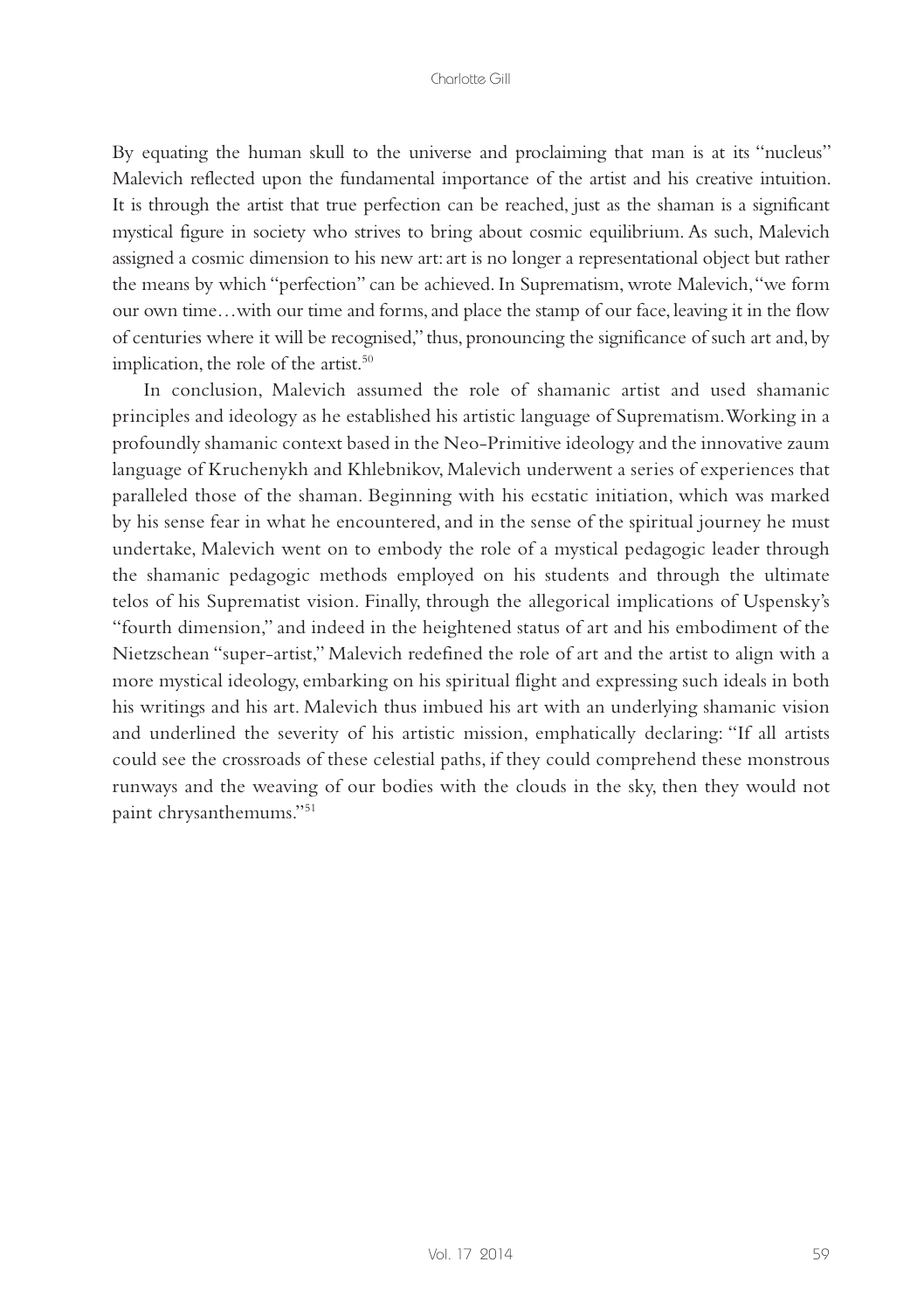- 1 Quoted in C. Douglas, *Kazimir Malevich* (New York: H.N. Abrams, 1994) 26.
- 2 M. Ripinsky-Naxon, *The Nature of Shamanism: Substance and Function of a Religious Metaphor* (New York: SUNY Press, 1993) 105.
- 3 M. Eliade, *Shamanism: Archaic Techniques of Ecstasy* (Princeton: Princeton University Press, 1964) 1-5; N. Drury, *The Elements of Shamanism* (Dorset: Element Books Limited, 1989) 1.
- 4 Drury, *Shamanism*, 1, 6; M. Winkelman, *Shamanism: The Neural Ecology of Consciousness and Healing* (US: Greenwood Publishing Group, 2000) 57.
- 5 P. Stupples, 'Malevich and the Liberation of Art,' *New Zealand Slavonic Journal,* 2001, 12
- 6 Eliade, *Shamanism,* 7-8.
- 7 Douglas, Malevich, 14; C. Douglas, *Swans of Other Worlds: Kazimir Malevich and the Origins of Abstraction in Russia* (Studies in the Fine Arts: The Avant-Garde) (Texas: UMI Dissertation Services, 2004) 30.
- 8 At the time there was also a growth in the accessibility of shamanic research in Russia provided by the Eastern Siberian Association. Writers such as Czaplicka, Khangalov, Banzarov, Potanin and Mikhailovski produced numerous articles, which were collected by the Union of Youth and were accessible to Malevich.
- 9 J. Howard, *The Union of Youth: An Artist's Society of the Russian Avant-Garde* (Manchester: Manchester University Press, 1992), 73.
- 10 L. Kamyshnikov, 'Khoromnyya deistva. Spektakl' Soyuza molodezhi,' *Obozrenie teatrov*, January 29, 1911; Howard, *The Union of Youth,* 84-6. The production was so popular that it was repeated on 2 February 1912.
- 11 R. Crone, 'Malevich and Khlebnikov: Suprematism Reinterpreted,' *Artforum*, Vol. 17, 1978, 38-48.
- 12 C. Gray, *The Russian Experiment in Art: 1863-1922* (New York: H. N. Abrams, 1962) 134-137; C. Humphreys, 'Khlebnikov and Puni: Discovering the Language of the Stars' in *Cubo-Futurism in Russia, 1912-1922: The Transformation of a Painterly Style*, (PhD diss., University of St. Andrews, 1989) 144-5; G. Janacek, *Zaum: The Transrational Poetry of Russian Futurism* (San Diego: San Diego State University Press, 1996). For examples of Khlebnikov's works including his *Shaman and Venus* (1910), which provides an indication of his interest in the Shamanic phenomenon, see V. Khlebnikov, *Collected Works* (Harvard: Harvard University Press, 1989).
- 13 Douglas, *Malevich*, 15. By this time, Konovalov had compiled and analysed extensive ethnographical and anthropological field reports on multiple Russian mystical and shamanic sects in D. Konovalov, *Religious Ecstasy in Russian Mystical Sectarianism* (Moscow: Moscow Theological Academy, 1908). This book was readily available to the avant-garde artists and poets and was frequently cited in journals such as *Troe*. See C. Douglas, *The Spiritual in Art: Abstract Painting 1890-1985* (Los Angeles: County Museum of Art, 1986), exhibition catalogue, 187.
- 14 Quoted in Douglas, *Malevich,* 15-16.
- 15 For examples and further details of this, see Winkelman, *Shamanism*, 77, 82; Eliade, *Shamanism*, 13-14, 34, 35, 38; Ripinsky-Naxon, *The Nature of Shamanism*, 85-6; and P. Vitebsky*, The Shaman: Voyages of the Soul, Trance, Ecstasy and Healing from Siberia to the Amazon* (Britain: Duncan Baird Publishers, 1995) 34, 46, 52, 59.
- 16 L. Hilbersheimer, 'Malevich and the Non-Objective World,' *Art Journal*, Vol. 20, 1960-1961, 83; T. Andersen, *Moderne russisk kunst 1910-1925* (Copenhagen: Borgen, 1967), 64.
- 17 Ripinsky-Naxon, *The Nature of Shamanism*, 79.
- 18 M. Czaplicka, *Aboriginal Siberia: A Study in Social Anthropology* (Oxford: The Claredon Press, 1914), 7.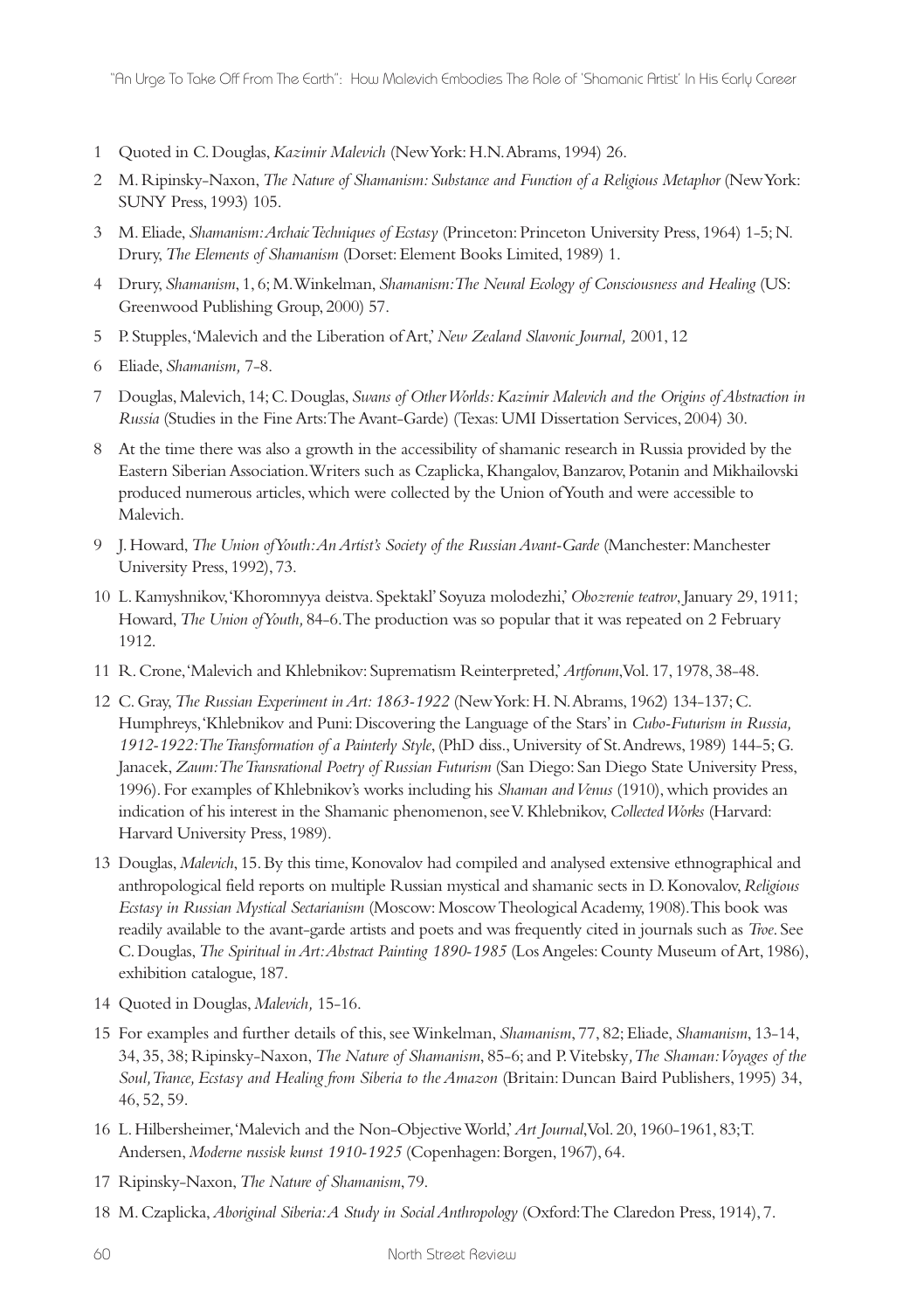Malevich was likely to have come into contact with this text as it was referenced by several members of the Union of Youth, of which he was also a member, and it was among the collections of his contemporaries Larionov and Khlebnikov. Other texts in the libraries of the avant-garde circle include the vast six-volume tome on Russian antiquities by Kondakov: N. Kondakov, and Count I. Tolstoy, *Russkiya drevnosti v pamyatnikakh i iskusstva* (St Petersburg: Russian Antiquities 1889-1899), and the Siberian shamanic expedition records published by the Imperial Society of the Friends of Natural Science, Anthropology and Ethnography.

- 19 R. Lipsey, *The Spiritual in Twentieth-Century Art* (Boston: Shambhala, 1988), 146. See also K. Malevich, *The Artist, Infinity, Suprematism, (Unpublished Writings 1913-33)*, ed. T. Andersen (Copenhagen: Borgen, 1978).
- 20 K. Malevich, '''From Cubism and Futurism to Suprematism': The New Realism in Painting,' (1916), in T. Andersen, ed., *Malevich* (Amsterdam: Stedelijk Museum, 1970) 51. Italics in original.
- 21 Eliade, *Shamanism*, 34. Malevich would certainly have come across contemporary accounts of the shamanic soul-journey, most notably in V. Mikhailovskii, 'Shamanism in Siberia and European Russia, Being the Second Part of Shamanstvo,' *Journal of the Anthropological Institute of Great Britain and Ireland*, Vol. 24, 1895, 62-100, 126-58; W. Borgoras, 'The Chukchee-Religion,' *The Jesup North Pacific Expedition: Memoirs of the American Museum of Natural History*, Vol. 11, 1907; S. Shashkov, *Shamanstvo v Sibiri* (St Petersburg: ZIRGO, 1864); and Czaplicka, *Aboriginal Siberia.*
- 22 John Bowlt refers to the cosmological significance of Malevich's suprematist vision in his exhibition catalogue: J. Bowlt, N. Misler, and E. Petrova, eds., *The Russian Avant-Garde Siberia and the East* (Italy: Skira Editore, 2013) 277, 303.
- 23 Eliade, *Shamanism*, 13-14.
- 24 Andersen, *Malevich,* 32; Douglas, *Malevich*, 29-31.
- 25 Vitebsky, *The Shaman*, 57.
- 26 Andersen, *Malevich*, 34-5.
- 27 Ibid.
- 28 Ripinsky-Naxon, *The Nature of Shamanism*, 85-6.
- 29 J. Golding, *Paths to the Absolute* (Princeton: Princeton University Press, 2000) 78-9
- 30 Quoted in R. Hunt, 'The Constructivist ethos: Russia 1913-32,' *Art Forum*, 6 1967.
- 31 J. Milner, *Kazimir Malevich And The Art Of Geometry* (Yale: Yale University Press, 1996) 171.
- 32 It is likely that Malevich encountered Uspensky's writings, for not only are there numerous parallels between Uspensky's ideas and the development of Malevich's Suprematist vision, but also Uspensky's work *Tertium Organum: The Third Canon of Thought: A Key to the Enigmas of the World was published* in Russian in 1912 and was circulated amongst the members of the Russian avant-garde; see Milner, *Kazimir Malevich,* 221. Moreover, Malevich's contemporary and friend, Matiushin, also published writings by Uspensky in the contemporary journal *Soiuz Molodezhi* in 1913, a journal to which Malevich also contributed; see 'O Knige Metsanzhe-Gleza "Du Cubisme,"' *Soiuz* Molodezhi, Vol. 3, 1913, 25, 28 which references *Tertium Organum* specifically.
- 33 Lipsey, *The Spiritual*, 143; M. King, 'Concerning the Spiritual in Twentieth-Century Art and Science,' *Leonardo*, Vol. 31, 1998, 23; and L. Henderson, *The Fourth Dimension and Non-Euclidean Geometry in Modern Art* (Princeton: Princeton University Press, 1983).
- 34 P. Uspensky, *Tertium Organum: The Third Canon of Thought: A Key to the Enigmas of the World* (New York: Alfred A. Knopf, 1959) 131.
- 35 Uspensky, *Tertium Organum*, 133, 145.